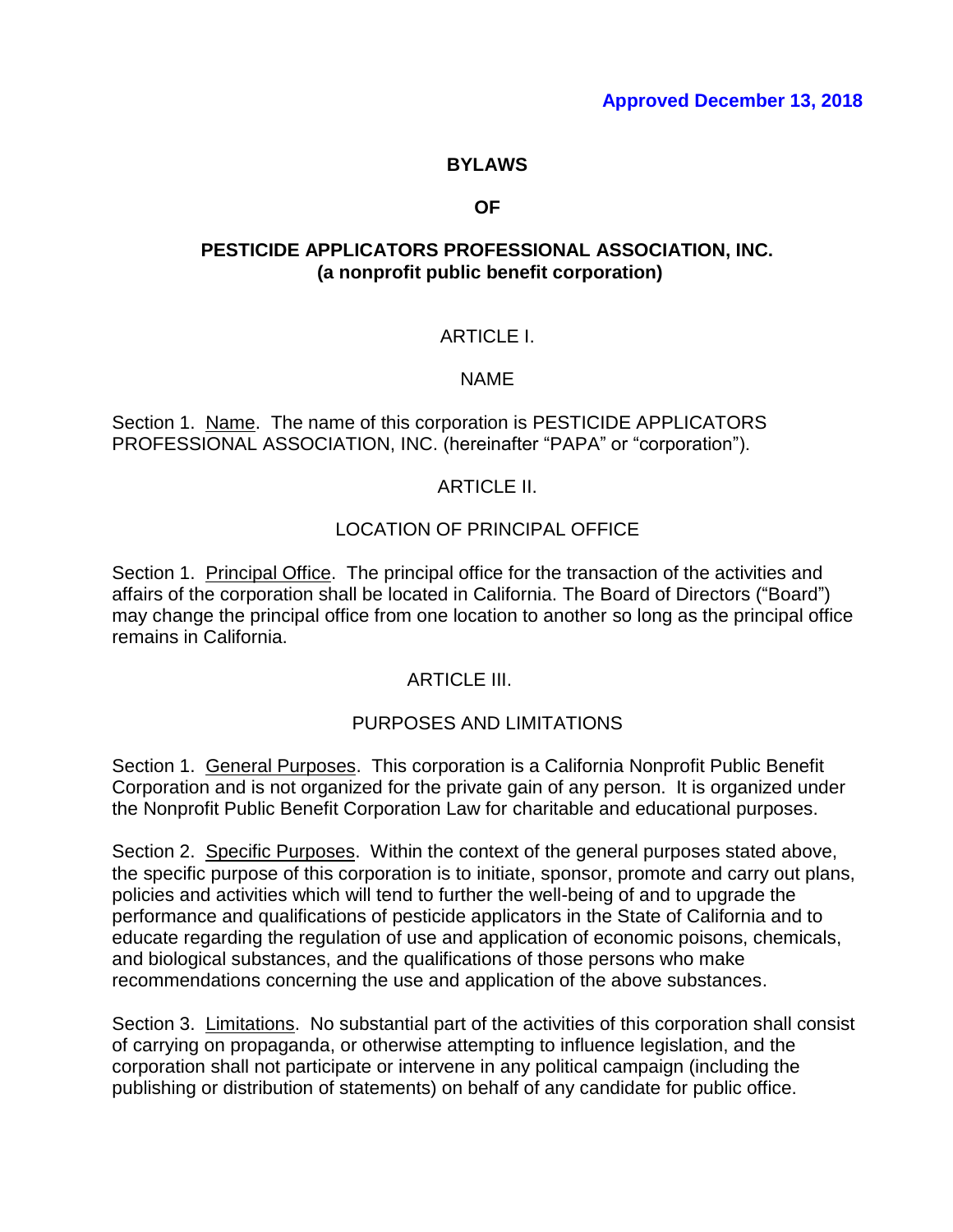The property of this corporation is irrevocably dedicated to charitable and educational purposes and no part of the net income or assets of this corporation shall ever inure to the benefit of any director or officer, or to the benefit of any private person.

## ARTICLE IV.

## **MEMBERS**

Section 1. Regular Voting Members. PAPA is organized with members, but without capital stock. Any person engaged in work related to pest management, application of pesticides, pesticide application equipment, pesticide safety, pesticide manufacturing, distribution of pesticides, pesticide regulation, compliance or allied fields of pesticide education and other related fields, shall be eligible to apply for voting membership in PAPA, conditioned upon execution of the required membership application/agreement, payment of such dues, fees, and assessments as shall be established by the Board, and approval of the membership application by PAPA in PAPA's sole discretion.

All persons admitted to voting membership in PAPA shall have the rights afforded members under the California Nonprofit Public Benefit Corporation Law, including the right to vote on issues put before the membership and to serve on the Board of Directors. Each voting member shall have one (1) vote on membership issues.

Section 2. Dues, Fees, and Assessments. The dues, fees, and assessments, if any, for all members of PAPA shall be set by the Board.

Section 3. Good Standing. Those PAPA members who have timely paid the required fees, dues, and assessments, who conduct themselves in accordance with any code of ethics established by PAPA, and who are not in violation of any bylaw, rule, policy or procedure of PAPA, shall be members in good standing.

Section 4. Termination of Membership. Membership shall terminate on the occurrence of any of the following events:

- (a) Resignation of a member upon notice to PAPA;
- (b) Death of an individual member or dissolution of an entity member;
- (c) Failure of a member to pay any fees, dues, or assessments within the period of time established by the Board after they become due and payable;
- (d) Expulsion pursuant to Sections 6 and 7 of this Article.

Section 5. Suspension or Expulsion from Membership. Any PAPA member may be suspended or expelled in accordance with this Article, based on the good faith determination by the Board, or a committee authorized by the Board to make such a determination, that the member has failed in a material and serious degree to comply with PAPA's Articles of Incorporation, bylaws, policies, procedures, code of ethics if any, or any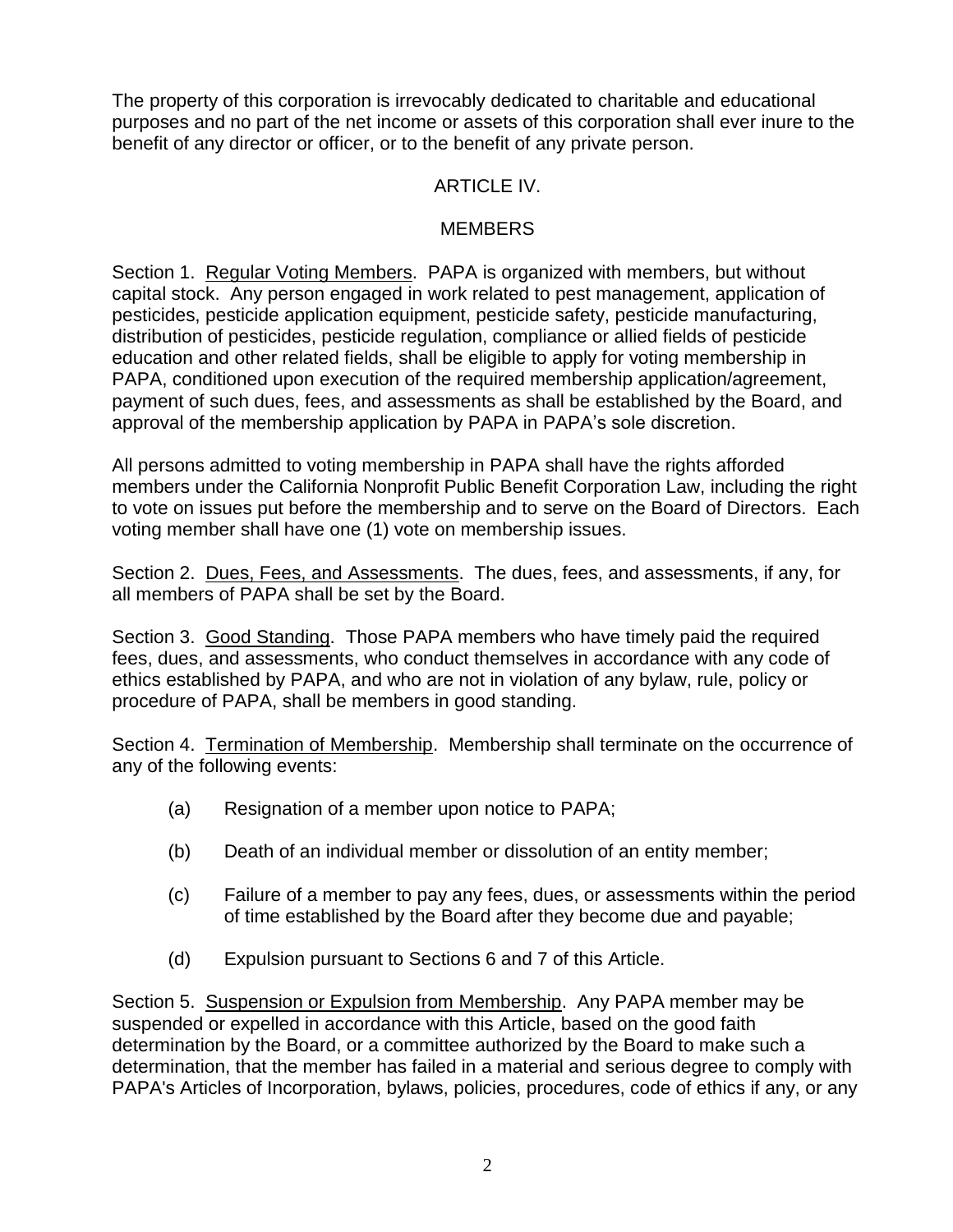law applicable to PAPA and its members, or has engaged in conduct materially and seriously prejudicial to the purposes and interests of PAPA.

A person whose membership is suspended shall not be a member in good standing during the period of suspension.

Section 6. Procedure for Suspension or Expulsion. If grounds appear to exist for suspension or expulsion of a member under this Article, the procedures set forth below shall be followed:

- (a) The member shall be provided at least 15 days prior notice of the proposed suspension or expulsion and the reasons for the proposed suspension or expulsion. Notice shall be given by any method reasonably calculated to provide actual notice. Any notice given by mail shall be sent first class or express mail to the member's last address as shown on PAPA's records.
- (b) The member shall be given an opportunity to be heard, either orally or in writing, at least five (5) days before the effective date of the proposed suspension or expulsion. The hearing shall be held, or the written statement considered, by the Board or by a committee authorized by the Board to determine whether the suspension or expulsion should take place.
- (c) The Board or authorized committee shall decide whether or not the member should be suspended, expelled or sanctioned in some other way. The decision of the Board or committee shall be final.
- (d) Any action challenging an expulsion, suspension or termination of membership, including any claim alleging defective notice, must be commenced within one year after the effective date of the expulsion, suspension or termination.

Section 7. Effect of Termination, Suspension or Expulsion. All rights and privileges of a member of PAPA shall cease upon termination, suspension or expulsion from membership. If a suspended member also has a director/officer on the Board, he/she will not be eligible to serve on the Board during the period of the member's suspension. He/she may resume his/her director/officer duties if the suspension is lifted and good standing is restored.

In the case of termination or expulsion, the member's membership in PAPA shall terminate on the effective date of the termination or expulsion. However, termination, suspension or expulsion shall not relieve the member (or former member) of any existing obligations to PAPA (e.g. unpaid dues, fees, or assessments, duties of loyalty and confidentiality if the member was also a director on the Board, duty to return PAPA property and documents, etc).

Section 8. No property Rights/No Withdrawal Value. Membership in PAPA does not constitute an ownership interest in any asset of PAPA at any time. If a member is terminated or expelled for any reason, PAPA shall not be liable for the payment of any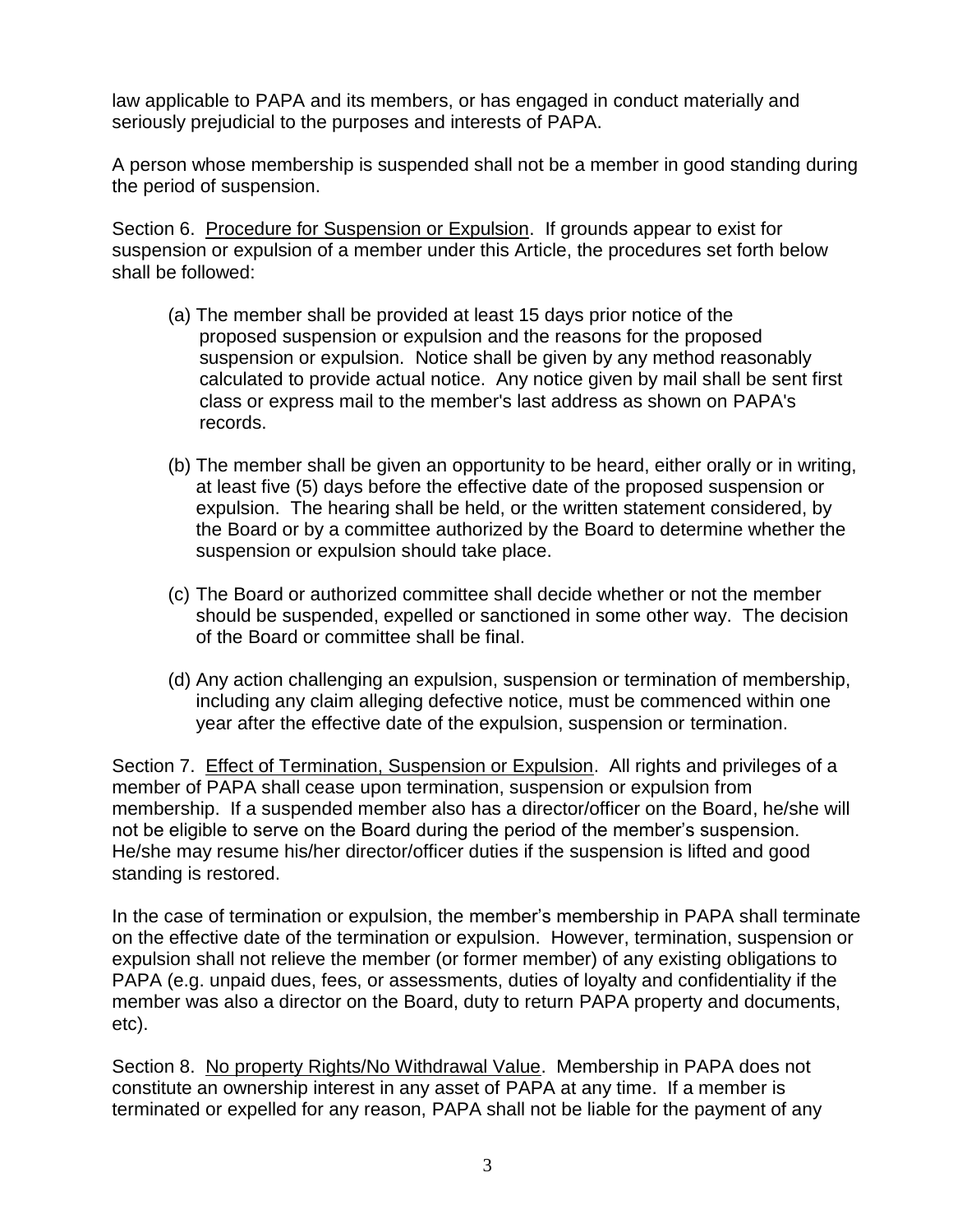amount whatsoever to the member. Each member is received into membership on its express agreement to this provision.

Section 9. Transfer of Memberships. A membership or any right arising from membership may not be transferred to another person without the prior written approval of the Board.

Section 10. Limitations. No individual or entity shall hold more than one membership in PAPA.

Section 11. Liability of Members. Except as required by law, no member is liable for PAPA's debts, liabilities, or obligations.

Section 12. Meetings of Members.

- (a) Place of Meetings. Meetings of the members shall be held in any place designated by the Board. In the absence of any such designation, members' meetings shall be held at PAPA's principal office.
- (b) Annual Meeting. An annual meeting of the members shall be held each year at a time and location determined by the Board. At this meeting, any proper business may be transacted, including the election of directors, subject to any limitations in law or these bylaws. Written notice of the annual members' meeting shall be given to all voting members of PAPA, and the Board, in accordance with the procedures provided in subsections (d) and (e) below. Only voting members of PAPA may vote at the PAPA annual membership meeting. Other interested persons may attend (but do not vote), and may be excluded from some portions of the meeting in the discretion of the Board President.
- (c) Special Meetings of the Members. Other meetings of the members ("special meetings") may be called at any time by 1) the Board, (2) the President of the Board, or (3) five percent of the voting members.

A special meeting of members may be called by written request, specifying the general nature of the business proposed to be transacted and submitted to the President or the Secretary of PAPA. The officer receiving the request shall cause notice to be given promptly to the members entitled to vote, in accordance with subsections (d) and (e) below, stating that a meeting will be held at a specified time and date. If the meeting is called by anyone other than the Board or President, the meeting date shall be at least thirty-five (35), but not more than ninety (90) days after receipt of the request. If the Board or President calls the meeting, the meeting date may be any date for which appropriate notice is given in accordance with subsections (d) and (e) below. If notice of a requested special meeting is not given within twenty (20) days after receipt of the request, the person or persons requesting the meeting may give the notice.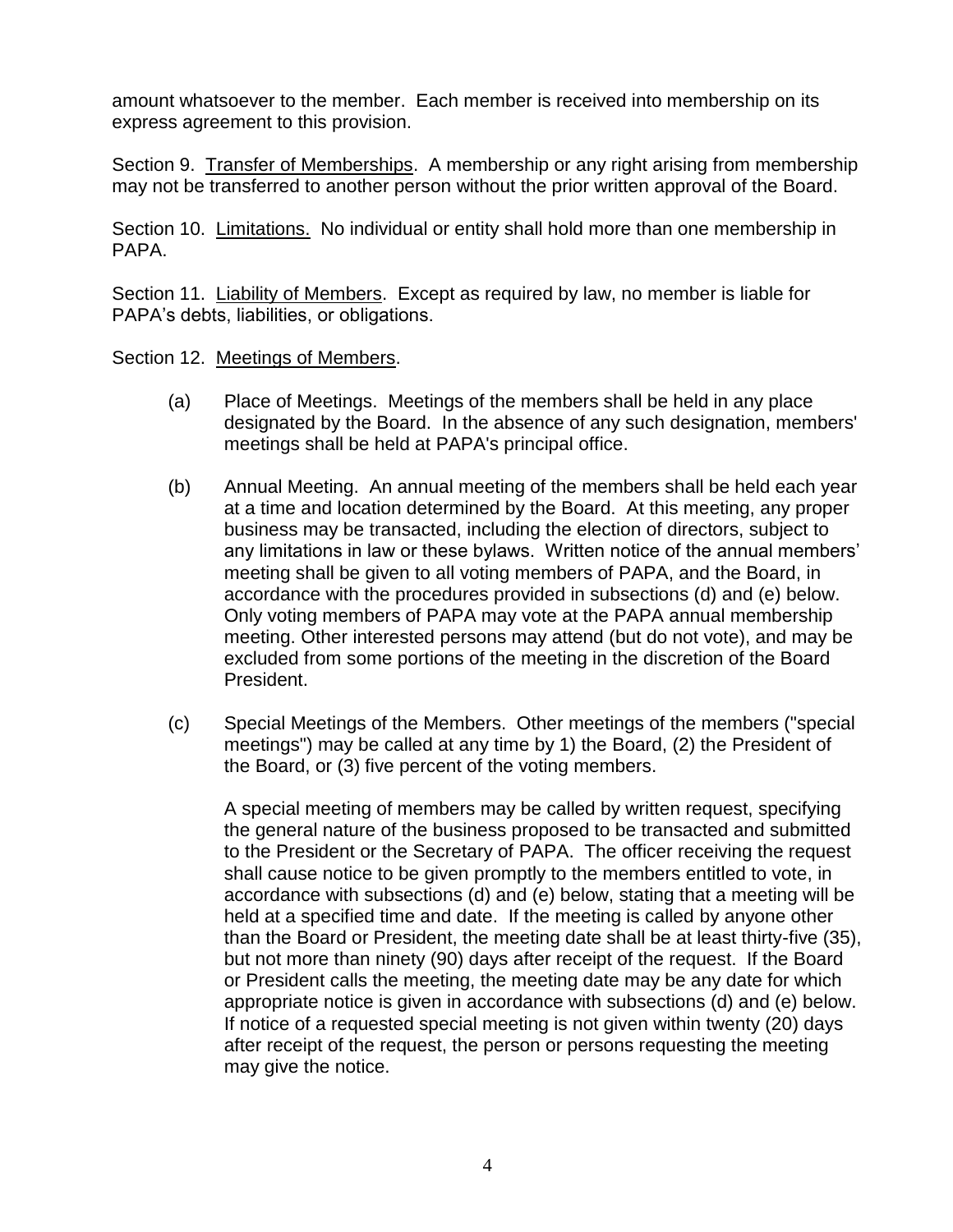- (d) Notice Requirements for Members' Meetings. Written notice of any membership meeting shall be given, in accordance with these bylaws, to each voting member of PAPA. Subject to any additional requirements in law or these bylaws, the notice shall state the place, date and time of the meeting, the means of electronic transmission by and to PAPA (Corporations Code Sections 20 and 21) or electronic video screen communication, if any, by which members may participate in the meeting, and the general nature of the business to be transacted, and no other business may be transacted. The notice of any meeting at which directors are to be elected shall include the names of all those who are nominees at the time the notice is given to members.
- (e) Manner of Giving Notice for Meetings. Except as otherwise provided in these bylaws or by law, notice of any meeting of members shall be sent not less than 10 nor more than 90 days before the date of the meeting to each member who, on the record date for notice of the meeting, is entitled to vote; provided, however, that if notice is given by mail, and the notice is not mailed by first-class or express mail service, then that notice shall be given not less than 20 days before the meeting.

Notice of a members' meeting or any report shall be given personally, by electronic transmission (Corporations Code sections 20 and 21) if appropriate consents have been signed, or by regular, bulk, or express mail service, addressed to a member at the address of the member appearing on the books of PAPA or given by the member to PAPA for purpose of notice; or if no such address appears or is given, at the place where the principal office of PAPA is located. An affidavit of giving of any notice or report in accordance with the provisions section, executed by the Secretary, shall be prima facie evidence of the giving of the notice or report.

Notice given by electronic transmission by PAPA under this subdivision shall be valid only if it complies with Corporations Code Section 20.

Notwithstanding the foregoing, notice shall not be given by electronic transmission by PAPA after either of the following:

(1) PAPA is unable to deliver two consecutive notices to the member by that means.

(2) The inability to so deliver the notices to the member becomes known to the Secretary or other person responsible for the giving of the notice.

Section 13. Waiver of Notice or Consent. The transactions of any members' meeting, however called or noticed and wherever held, shall be as valid as though taken at a meeting duly held after regular call and notice, if (1) a quorum is present, and (2) either before or after the meeting, each member who is not present in person, signs a written waiver of notice, a consent to holding of the meeting, or an approval of the minutes. The waiver of notice, consent or approval need not specify either the business to be transacted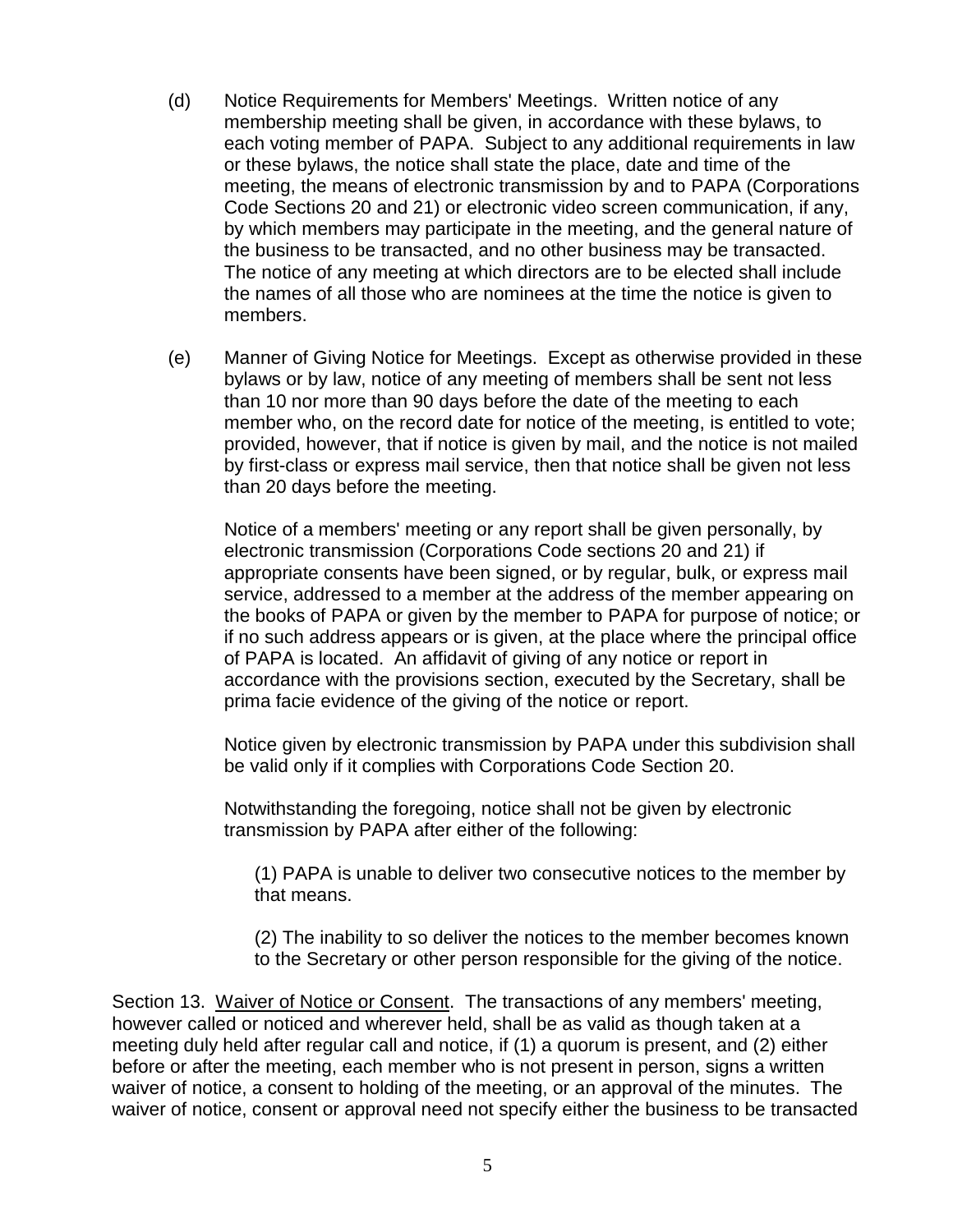or the purpose of any meeting of members. All such waivers, and consents, or approvals shall be filed with the corporate records or made a part of the minutes.

A member's attendance at a meeting shall also constitute a waiver of notice of and presence at that meeting, unless the member objects at the beginning of the meeting to the transaction of any business because the meeting was not lawfully called or convened. Also, attendance at a meeting is not a waiver of any right to object to the consideration of matters required to be included in the notice of the meeting, but not so included, if that objection is expressly made at the meeting.

Section 14. Quorum for Membership Meetings. One hundred (100) of the voting members shall constitute a quorum for the transaction of business at any meeting of members. Provided, however, that if any meeting of members is actually attended by less than onethird of the voting members, the only matters that may be voted on are those for which the general nature of the action was specified on the notice of the meeting.

Section 15. Loss of Quorum. The members present at a duly called or held meeting at which a quorum is present may continue to transact business until notwithstanding the withdrawal of enough members to leave less than a quorum, if any action taken (other than adjournment) is approved by at least a majority of the members required to constitute a quorum (or by a greater number if required by law or by the articles of incorporation or these bylaws). Any meeting may be adjourned by a majority of those members in attendance, whether or not a quorum is present.

Section 16. Act of the Members. If a quorum is present, the affirmative vote of a majority of the voting power represented at the meeting, entitled to vote and voting on any matter, shall be the act of the members, unless the vote of a greater number is required by law, or by the articles of incorporation or these bylaws.

Section 17. Eligibility to Vote/Number of Votes. Voting members entitled to vote at any meeting of members or by ballot shall be all those voting members in good standing as of the date the vote is taken. Each voting member shall be entitled to one vote at any annual or special meeting of members.

Section 18. Proxies. Proxy voting is not allowed.

Section 19. Action of Members by Written Ballot Without a Meeting. Any action that may be taken at any meeting of members may be taken without a meeting by complying with the following procedure.

The President of PAPA shall cause a ballot to be distributed to each voting member in accordance with Section 12(e) of this Article.

Any written ballot pursuant to this section shall: 1) set forth the proposed action, 2) provide an opportunity to specify approval or disapproval of any proposed action, and 3) provide a reasonable time within which to return the ballot to PAPA.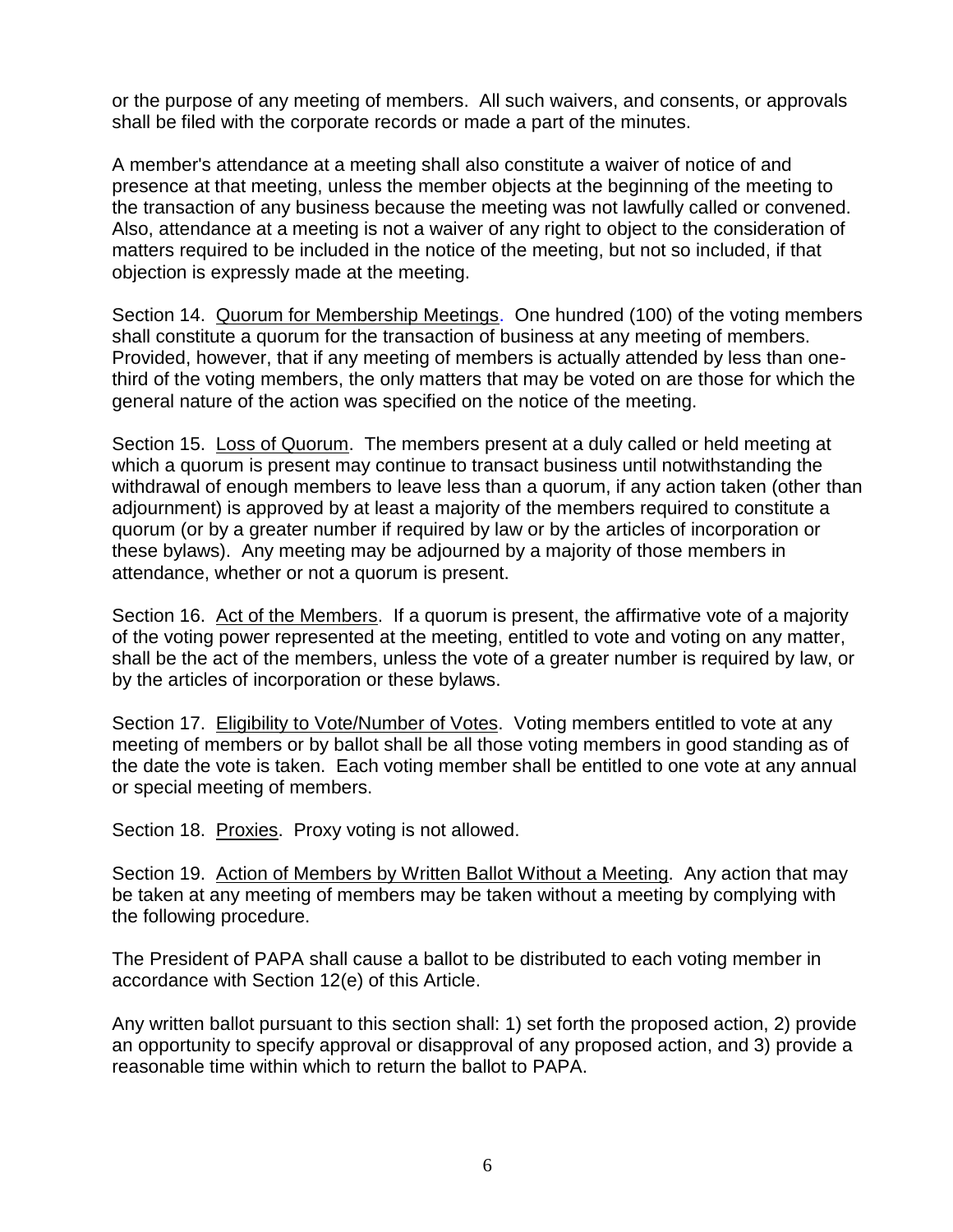The cover letter or memo soliciting ballots shall indicate the number of responses needed to meet the quorum requirement and, with respect to ballots other than for the election of directors, shall state the percentage of approvals necessary to pass the action submitted. The solicitation must specify the time by which the ballot must be received by PAPA in order to be counted.

Approval of an action by written ballot pursuant to this section shall be valid only when the number of votes cast by ballot within the time period specified equals or exceeds the quorum required to be present at a meeting authorizing the action, and the number of approvals equals or exceeds the number of votes that would be required to approve at a meeting at which the total number of votes cast was the same as the number of votes cast by ballot.

Directors may be elected by written ballot under this section. If directors are to be elected by written ballot and the Board adopts a nomination procedure for the election process, the procedure may provide for a date for the close of nominations prior to the printing and distributing of the written ballots.

A written ballot may not be revoked. All written ballots shall be filed with the Secretary of PAPA and maintained in the corporate records for at least three years.

## ARTICLE V.

## BOARD OF DIRECTORS

Section 1. Powers.

(a) General Corporate Powers. Subject to the provisions and limitations of the California Nonprofit Public Benefit Corporation Law and any other applicable laws, the corporation's activities and affairs shall be managed, and all corporate powers shall be exercised, by or under the direction of the Board.

(b) Specific Powers. Without prejudice to the general powers set forth in subsection (a) above, but subject to the same limitations, the Board shall have the right to do the following:

> (1) Policies. Adopt policies, rules and procedures for the management and operation of the corporation.

(2) Administration. May retain an individual employee or consultant, or a management firm, or contract with another entity, to administer the day-today activities of the corporation. An individual in charge of the day to day operations of PAPA shall be known as the Executive Director. The Board may also employ, retain, or authorize the employment of such other employees, independent contractors, agents, accountants, and legal counsel as it from time to time deems necessary or advisable in the interest of the corporation, prescribe their duties and fix their compensation.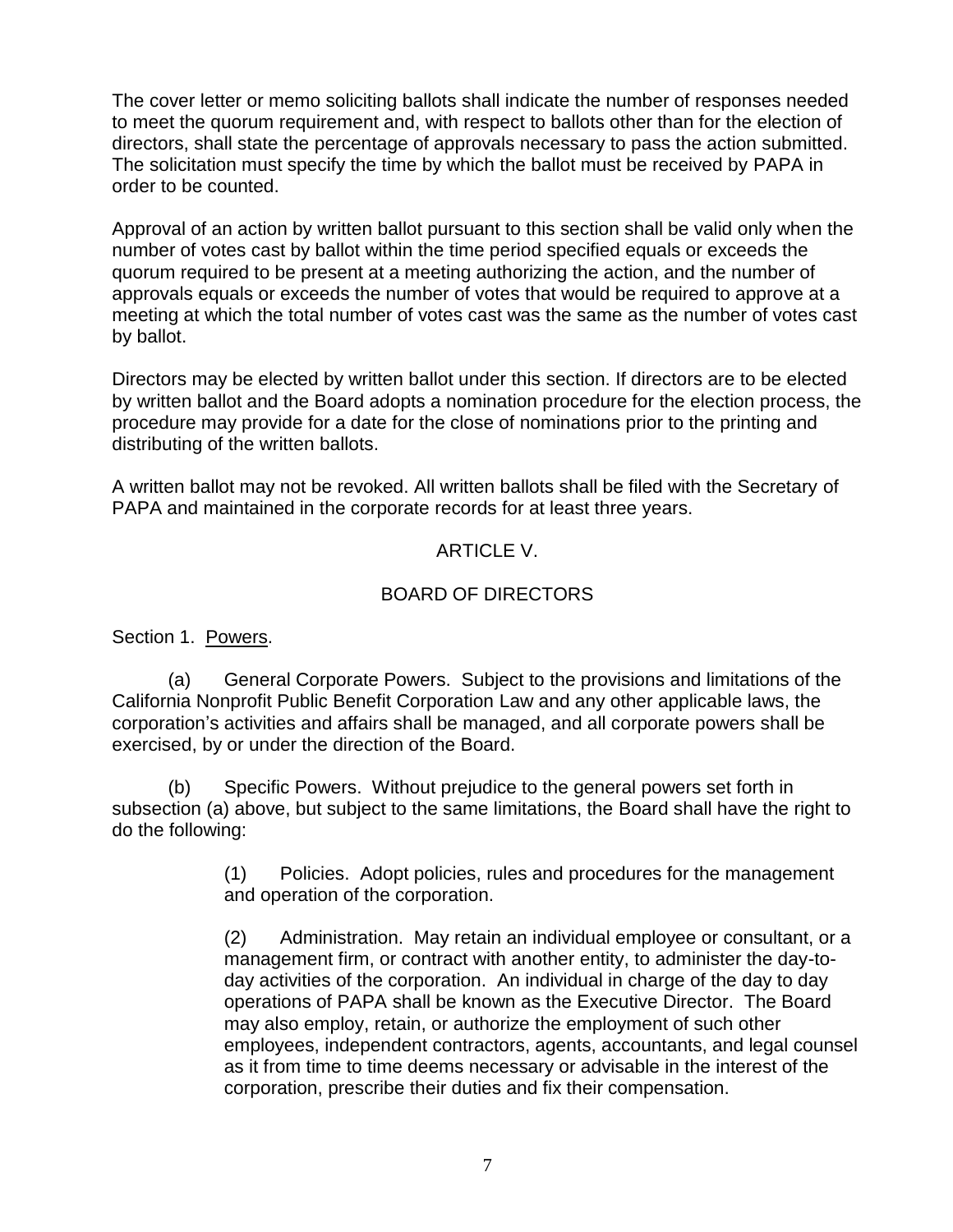(3) Bonds. May require officers, agents, and employees charged by the corporation with responsibility for the custody of any of its funds or negotiable instruments to give adequate bond.

(4) Borrowing money. Borrow money and incur indebtedness on behalf of the corporation and cause to be executed and delivered for the corporation's purposes, in the corporate name, promissory notes, bonds, debentures, deeds of trust, mortgages, pledges, liens, and other evidences of debt and securities.

(5) Gifts. Receive and accept gifts, devises, bequests, donations, annuities, and endorsements of real and personal property, and use, hold and enjoy the same, both as to principal and income, and to invest and reinvest the same or any part thereof for the furtherance of any objects, interests or purposes of this corporation.

(6) Contributions. Make such contributions as the Board determines are necessary and advisable in furtherance of the interests and purposes of this corporation.

(7) Fiscal Year. Establish and change the fiscal year of the corporation.

(8) Contracts. Enter into contracts and agreements with individuals and with public and private entities for the advancement of the purposes for which the corporation is organized.

(9) Property. Acquire, construct and possess real, personal, and intellectual property.

(10) Bank Accounts and Special Funds. Establish one or more bank accounts and/or special funds in order to accomplish and further the purposes of the corporation.

(11) Committees. Appoint committees as provided in these bylaws.

(12) Other. Do and perform all acts and exercise all powers incidental to, or in connection with, or deemed reasonably necessary for the proper implementation of the purposes of the corporation.

Section 2. Number and Qualification of Directors.

(a) Number. The Board shall consist of at least nine (9) but no more than fifteen (15) directors, the exact number to be determined by resolution of the Board from time to time.

 (b) Qualifications. All directors must be (or represent) voting members who are dedicated to the purposes of this corporation as set forth above. Directors must meet qualifications during their entire term of office.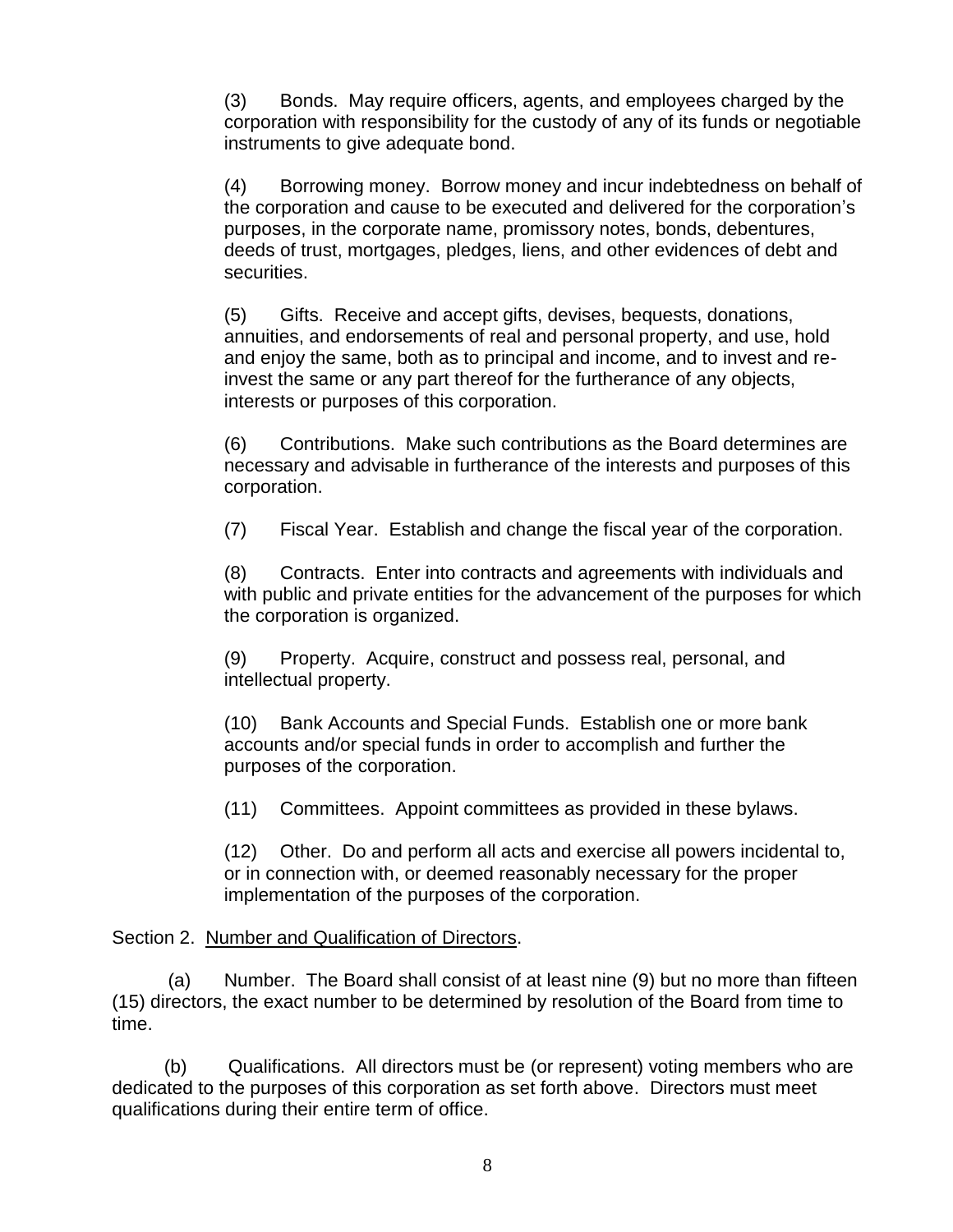Section 3. Election; Term of Office; Term limits. The voting members shall elect directors to available positions at each annual membership meeting, or annually by written ballot in accordance with Article IV, Section 19 (at the discretion of the Board). The Board may adopt additional procedures relative to the nomination and election process.

The term of office of each director shall be three (3) years and until a successor has been elected and qualified. No director shall serve for more than two consecutive 3-year terms. A partial term does not count toward term limits. An individual must be off the Board for at least one full year before he or she is eligible to serve again. The Board may stagger the terms of the directors using any reasonable method.

Section 4. Removal of Directors. A director may be removed from the Board at any time, with or without cause, by a majority vote of the voting members at any properly called and noticed membership meeting where a quorum is present.

## Section 5. Vacancies on Board.

(a) Events Causing Vacancy. The vacancy or vacancies on the Board shall exist on the occurrence of the following:

- (1) The death or resignation of any director;
- (2) The removal of a director by the members;

(3) The declaration by resolution of the Board of a vacancy in the office of a director who has been declared of unsound mind by an order of court, convicted of a felony, or found by final order or judgment of any court to have breached a duty under the California Nonprofit Public Benefit Corporation Law; or

(4) The increase of the authorized number of directors.

(b) Resignations. Except as provided below, any director may resign by giving written notice to the President or the Secretary. The resignation shall be effective when the notice is given unless it specifies a later time for the resignation to become effective. No director may resign if the corporation would be left without at least one director.

 (c) Filling Vacancies. Vacancies on the Board may be filled by a vote of the Board or, if the number of directors then in office is less than a quorum, by (1) the unanimous written consent of the directors then in office, (2) the affirmative vote of a majority of the directors then in office at a meeting held pursuant to notice or waivers of notice complying with these bylaws, or (3) a sole remaining director. The members may elect a director at any time to fill any vacancy of a director not filled by the Board. Individuals filling a vacancy must meet all qualifications for a director and shall serve until the end of the term of the director whose seat he/she is filling.

(d) No Vacancy on Reduction of Number of directors. No reduction of the authorized number of directors shall have the effect of removing any director before that director's term of office expires.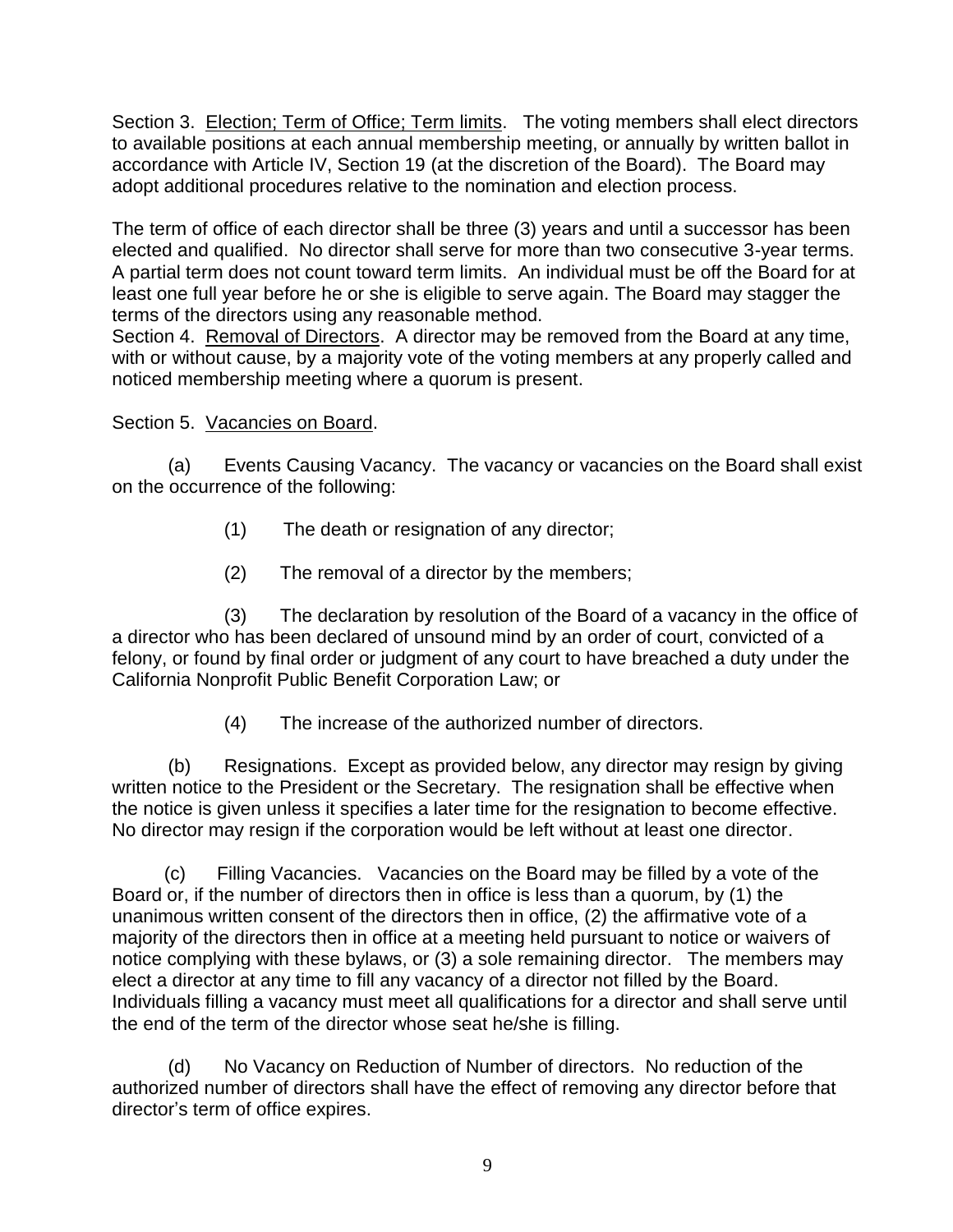Section 6. Board Meetings.

(a) Annual Board Meeting. The Board shall hold an annual meeting for purposes of organization, election of officers, and transaction of other business. Notice for the annual board meeting shall be in accordance with the procedures provided in subsection (c) below.

(b) Special Board Meetings. Special meetings of the Board for any purpose may be called at any time by the Board, the President, or any two directors. Notice of any special meeting shall be given in accordance with subsection (c) below.

(c) Notice. Notice of meetings of the Board, specifying the time and place of the meeting, shall be given to each director at least seven (7) days before the meeting if sent by first-class mail or express mail service, or forty-eight (48) hours before the meeting if personally delivered or delivered by telephone (including a voice messaging system), or by electronic transmission by the corporation (Corporations Code Section 20).

Notice shall be deemed delivered when deposited in the U.S. mail or with an express mail service, postage prepaid, or when received if delivered personally or by telephone, or on its confirmation of delivery if by electronic transmission.

(d) Place of Meetings. Annual and special meetings of the Board shall be held at any place within or outside California that has been designated by resolution of the Board or in the notice of the meeting or, if not so designated, at the principal office of the corporation.

(e) Meetings by Telephone or Video Conference or by Electronic Transmission. Directors may participate in a meeting of the Board through use of conference telephone, electronic video screen communication, or electronic transmission by and to the corporation (Corporation Code Sections 20 and 21).

Participation in a meeting through use of conference telephone or electronic video screen communication constitutes presence in person at that meeting as long as all directors participating in the meeting are able to hear one another.

Participation in a meeting through use of electronic transmission by and to the corporation, other than conference telephone and electronic video screen communication, constitutes presence in person at that meeting if both of the following apply:

 (1) Each director participating in the meeting can communicate with all of the other directors concurrently.

 (2) Each director is provided the means of participating in all matters before the Board, including, without limitation, the capacity to propose, or to interpose an objection to, a specific action to be taken by the corporation.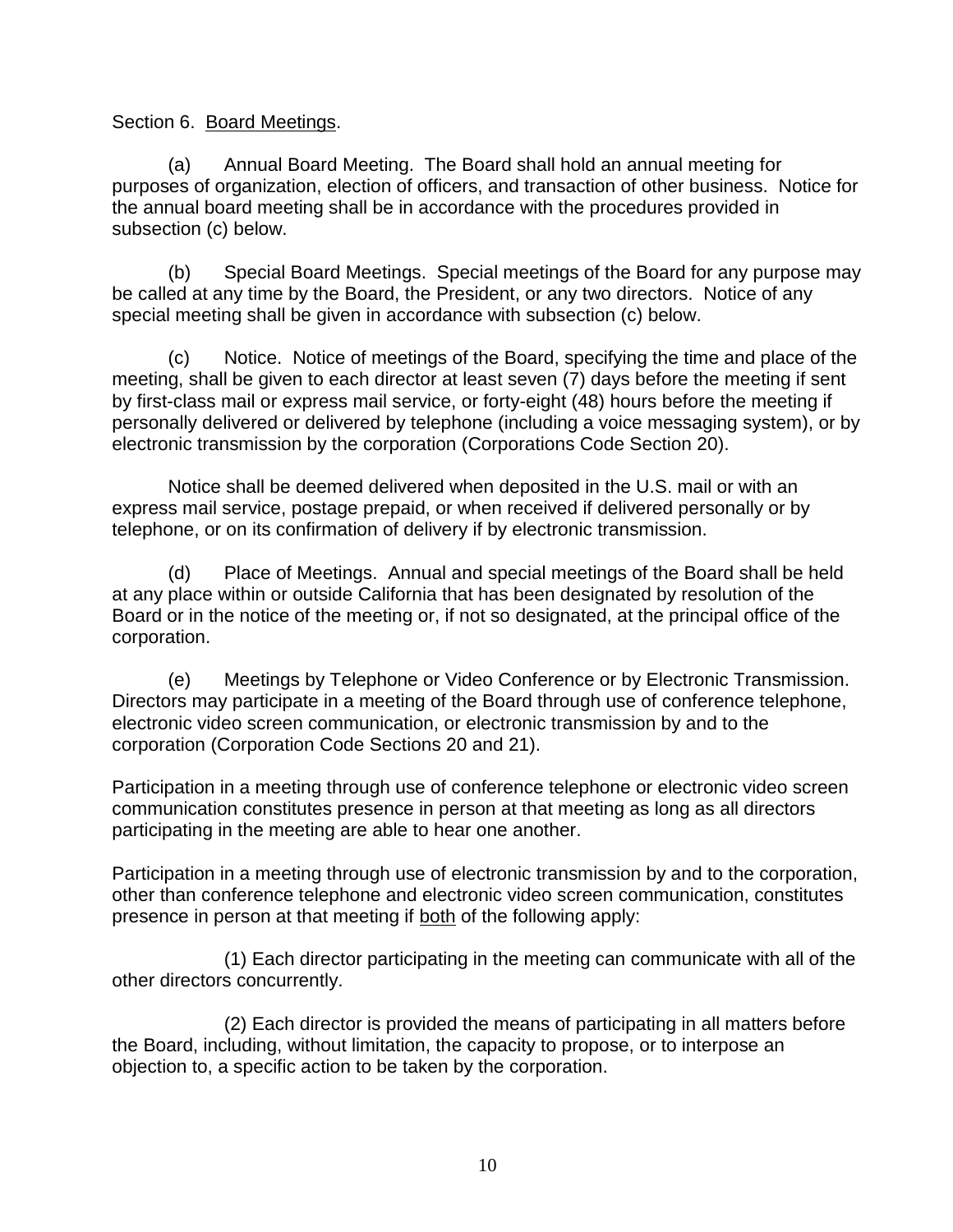(f) Quorum/Act of the Board. A majority of the authorized number of directors shall constitute a quorum for the transaction of business, except to adjourn. Except as specifically provided in these bylaws or in the California Nonprofit Public Benefit Corporation Law, every action taken or decision made by a majority of the directors present at a duly held meeting at which a quorum is present shall be the act of the Board. A meeting at which a quorum is initially present may continue to transact business, despite the withdrawal of directors, if any action taken or decision made is approved by at least a majority of the required quorum for that meeting.

(g) Waiver of Notice. Notice of a meeting need not be given to any director who, either before or after the meeting, signs a waiver of notice, a written consent to the holding of the meeting, or an approval of the minutes of the meeting. The waiver of notice or consent need not specify the purpose of the meeting. All such waivers, consents, and approvals shall be filed with the corporate records or made a part of the minutes of the meeting. Notice of a meeting need not be given to any director who attends the meeting and does not protest, before or at the commencement of the meeting, the lack of notice to him or her.

(h) Adjournment. A majority of the directors present, whether or not a quorum is present, may adjourn any meeting to another time and place.

(i) Notice of Adjourned Meeting. Notice of the time and place of holding an adjourned meeting need not be given unless the original meeting is adjourned for more than twenty-four hours. If the original meeting is adjourned for more than twenty-four hours, notice of any adjournment to another time and place shall be given, before the time of the adjourned meeting, to the directors who were not present at the time of the adjournment.

(j) Action by Written Consent. Any action required or permitted to be taken by the Board may be taken without a meeting, if all members of the Board individually or collectively consent in writing to that action. The written consent or consents shall be filed with the minutes of the proceedings. An action by written consent shall have the same force and effect as a unanimous vote of the directors.

(k) Voting Power. For all purposes, the voting power of each voting director shall be one vote.

(l) Closed Meetings of the Board. Any meeting of the Board may be closed by the Board President so that only directors and individuals deemed necessary by the President are present. Members of the corporation who are not directors may attend any Board meeting unless excluded by the President as described in this Section.

(m) Attendance. Any director who misses three (3) consecutive Board meetings for any reason automatically loses his or her seat on the Board. Staff will immediately notify the director in writing regarding the removal after the third missed Board meeting.

The Board may waive this provision as to a particular director by majority vote. The Board's waiver of the automatic removal provision can be based on an excuse acceptable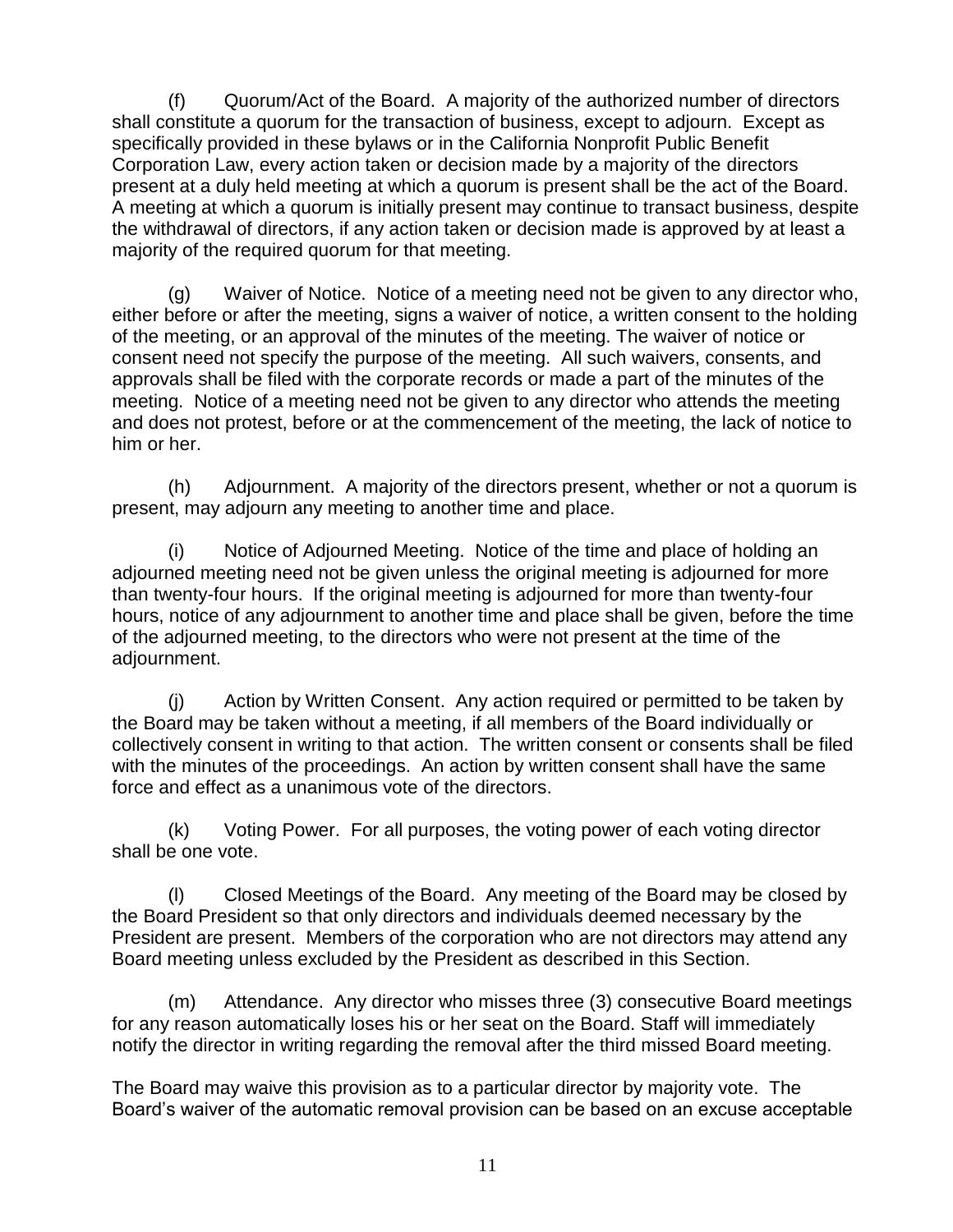to the Board or any other justification deemed appropriate by the Board. Any vacancy created by this provision shall be filled in accordance with Article V, Section 5(c) above.

Section 7. Compensation and Reimbursement. Directors shall not receive compensation for their services on the Board. Directors may receive such reimbursement of expenses as the Board may determine by resolution to be fair and reasonable at the time that the resolution is adopted.

Section 8. Property Rights. No director shall have any property rights in any assets of the corporation.

## ARTICLE VI.

## **OFFICERS**

Section 1. Officers of the Corporation. The elected officers of the corporation shall be a President Elect, President, Past President, Secretary, and Treasurer. All elected officers must be directors on the Board.

The Executive Director shall be an officer for purposes of banking and other business matters, but not an elected officer.

Section 2. Election of Officers. The elected officers of the corporation shall be elected by the Board from among its directors at the annual Board meeting.

Section 3. Terms of Office; Term Limits. Elected officers shall serve at the pleasure of the Board for one (1) year terms. There is no limit on the number of terms an elected officer may serve if he or she is a director and continues to be qualified and elected by the Board.

Section 4. Removal of Officers. Any officer may be removed at any time, with or without cause, by a majority vote of the Board at any properly called and noticed meeting where a quorum is present.

Section 5. Resignation of Officers. An officer may resign at any time by giving written notice to the President or Secretary of PAPA. The resignation shall take effect as of the date the notice is received or at any later time specified in the notice and, unless otherwise specified in the notice, the resignation need not be accepted to be effective.

Section 6. Vacancies in Office. A vacancy in any office because of death, resignation, removal, disqualification, or any other cause shall be filled by a majority vote of the directors present at any annual or special meeting of the Board where a quorum is present. The individual filling a vacant officer position shall serve until the end of the term of the officer whose vacancy he or she is filling.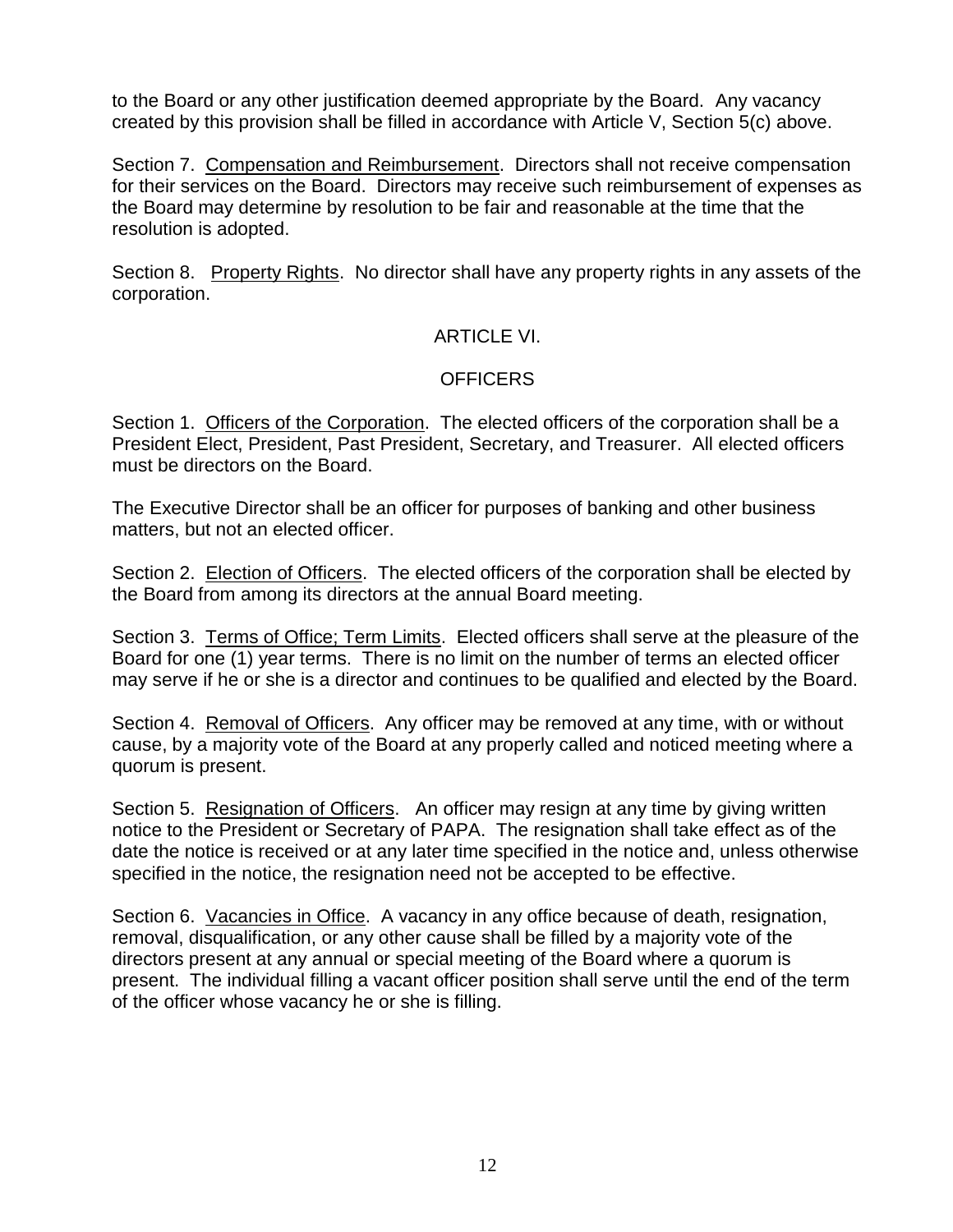Section 7. Responsibilities of Officers.

(a) President. The President of the Board shall preside at meetings of the Board and shall exercise and perform such other powers and duties as the Board may assign from time to time.

(b) President Elect. If the President is absent or disabled, the President Elect shall perform all duties of the President. When so acting, the President Elect shall have all powers of and be subject to all restrictions on the President. The President Elect shall have such other powers and perform such other duties as the Board or the Bylaws may prescribe.

(c) Past President. In order to serve as Past President, the individual must still be a director on the Board. The Past President shall serve as an advisor and consultant to the President to provide continuity in the development and implementation of long-term policies and programs. The Past President shall serve as chair of the Bylaws Committee and the Nominations Committee. In the event of a vacancy in this office, the Board shall appoint another former President who is still a director on the Board to fill this position.

(d) Secretary.

(i) Book of Minutes. The Secretary shall keep or cause to be kept, at the corporation's principal office or such other place as the Board may direct, a book of minutes of all meetings, proceedings, and actions of the Board, and committees of the Board. The minutes of meetings shall include the time and place that the meeting was held, whether the meeting was annual or special, and, if special, how authorized, the notice given, and the names of those present at the Board and committee meetings. The Secretary shall keep or cause to be kept, at the principal office in California, a copy of the Articles of Incorporation and the Bylaws, as amended to date.

(ii) Notices and Other Duties. The Secretary shall give, or cause to be given, notice of all meetings of the Board and of its committees required by these Bylaws. The Secretary shall have such other powers and perform such other duties as the Board or the Bylaws may prescribe.

(iii) If the President and both Vice-Presidents are absent or unable to serve, the Secretary shall perform all the duties of the President. When so acting, the Secretary shall have all powers of and be subject to all restrictions on the President.

(e) Treasurer.

(i) Books of Account. The Treasurer shall keep and maintain, or cause to be kept and maintained, adequate and correct books and accounts of the corporation's properties and transactions. The Treasurer shall send or cause to be given to the directors such financial statements and reports as are required to be given by law, by these Bylaws, or by the Board. The books of account shall be open to inspection by any director at all reasonable times.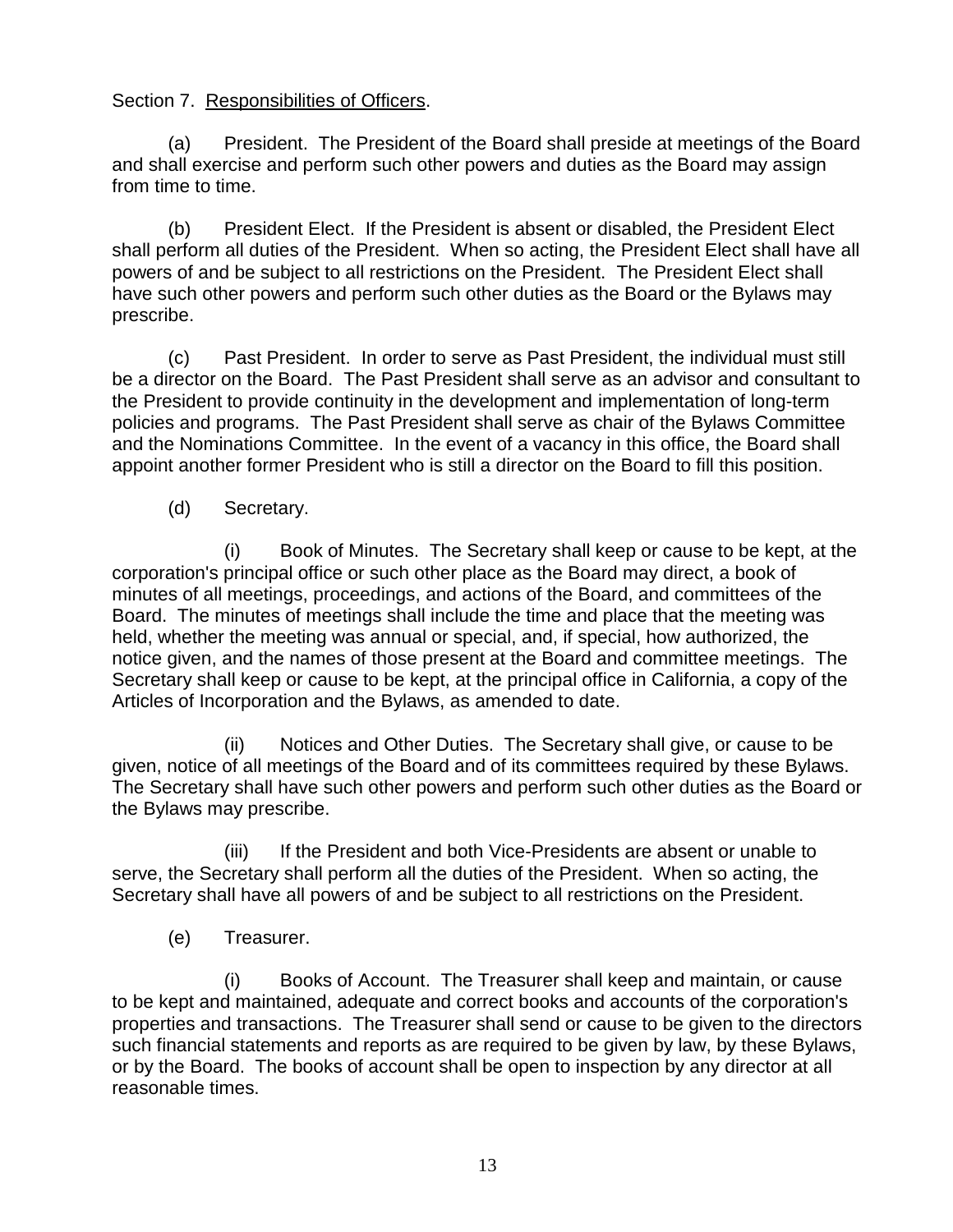(ii) Deposit and Disbursement of Money and Valuables. The Treasurer shall deposit, or cause to be deposited, all money and other valuables in the name and to the credit of the corporation with such depositories as the Board may designate, shall disperse the corporation's funds as the Board may order, shall render to the President or the Board, when requested, an account of all transactions as Treasurer and of the financial condition of the corporation, and shall have such other powers and perform such other duties as the Board or the Bylaws may prescribe.

(f) Executive Director. The Executive Director serves at the pleasure of the Board and may not be an individual who is serving on the Board. The Executive Director shall be the chief executive officer and general manager of PAPA and shall supervise, direct, and control PAPA's day-to-day activities, affairs, and administration. The Executive Director shall keep the Board apprised of significant matters relating to the operation of PAPA, its activities, employees, contractors, and financial condition. The Executive Director shall report to the Executive Committee and/or Board as requested. The Executive Director shall have such other powers and duties as the Board or the Bylaws may prescribe.

## ARTICLE VII.

## **COMMITTEES**

Section 1. Committees of the Board. The Board may create one or more "committees of the Board", each consisting of two or more directors *and no persons who are not directors*, to serve at the pleasure of the Board. Appointments to committees of the Board shall be made by the President. Any such committee, to the extent provided in the Board resolution creating the committee, shall have all the authority of the Board, except that no committee, regardless of Board resolution, may:

(a) Fill vacancies on the Board or on any committee that has the authority of the Board;

(b) Provide compensation for directors for serving on the Board or on any committee;

(c) Amend or repeal Bylaws or adopt new Bylaws;

(d) Amend or repeal any resolution of the Board that by its express terms is not so amendable or repealable;

(e) Create any other committees of the Board or appoint the members of committees of the Board; or

(f) Approve any contract or transaction to which PAPA is a party and in which one or more of its directors has a material financial interest, except as allowed by the California Corporations Code.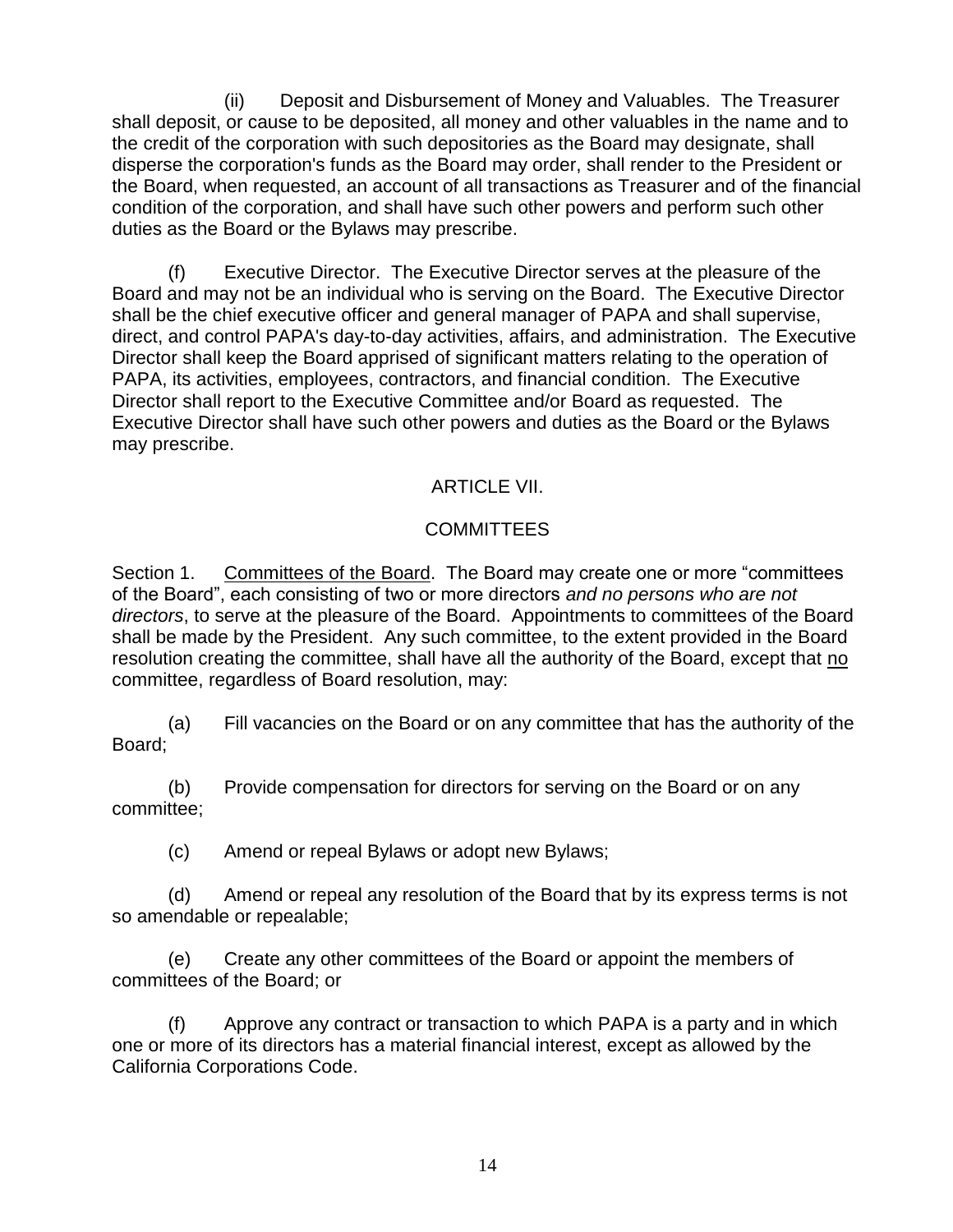Section 2. Executive Committee. The Executive Committee shall be a "standing committee of the board" subject to all the rules applicable to "committees of the board" described in this Article.

The Executive Committee shall consist of the elected officers of PAPA – President, President Elect, Past President, Secretary and Treasurer – and two additional directors from the Board appointed by the President. The President shall serve as the Chair of the Executive Committee.

The Executive Committee shall have the authority of the Board between Board meetings to make decisions and take actions relative to the operation of PAPA. The Executive Committee shall report any decisions made or actions taken at each meeting of the full Board. The Executive Committee may also develop policies for Board approval, and may review and recommend to the Board changes to the bylaws and to other operating policies.

Without diluting the general authority granted to the Executive Committee by this provision, the Executive Committee shall oversee and have final decision-making authority with respect to personnel matters.

Section 3. Notice Requirements for Committees of the Board. Written notice for meetings of committees of the Board shall be the same as for Board meetings. Provided, however, that this notice may be waived in writing, or by the committee member's actual attendance at the meeting.

Section 4. Quorum for Committees of the Board. A majority of the voting members of any committee of the Board shall constitute a quorum, and the acts of a majority of the voting members present at a meeting at which a quorum is present shall constitute the act or recommendation of the committee.

Section 5. Advisory Committees. The Board may also establish advisory committees composed of any number of directors and/or non-directors who shall be appointed by the President. Advisory committees shall provide advice and recommendations to the Board but shall not have the authority of the Board or any final decision making authority.

Section 6. Meetings by Telephone or Video Conference or by Electronic Transmission. Any meeting of a committee may be held by telephone or video conference or by electronic transmission in the same manner provided for in Article III of these bylaws.

## ARTICLE VIII.

## LIABILITY, INDEMNIFICATION, AND INSURANCE

Section 1. Liability. No volunteer director or officer shall be liable to third parties if the volunteer director or officer has met the requirements for good faith performance of his or her duties prescribed by the California Nonprofit Public Benefit Corporation Law and the corporation has met its duties relative to insurance required by the California Nonprofit Public Benefit Corporation Law.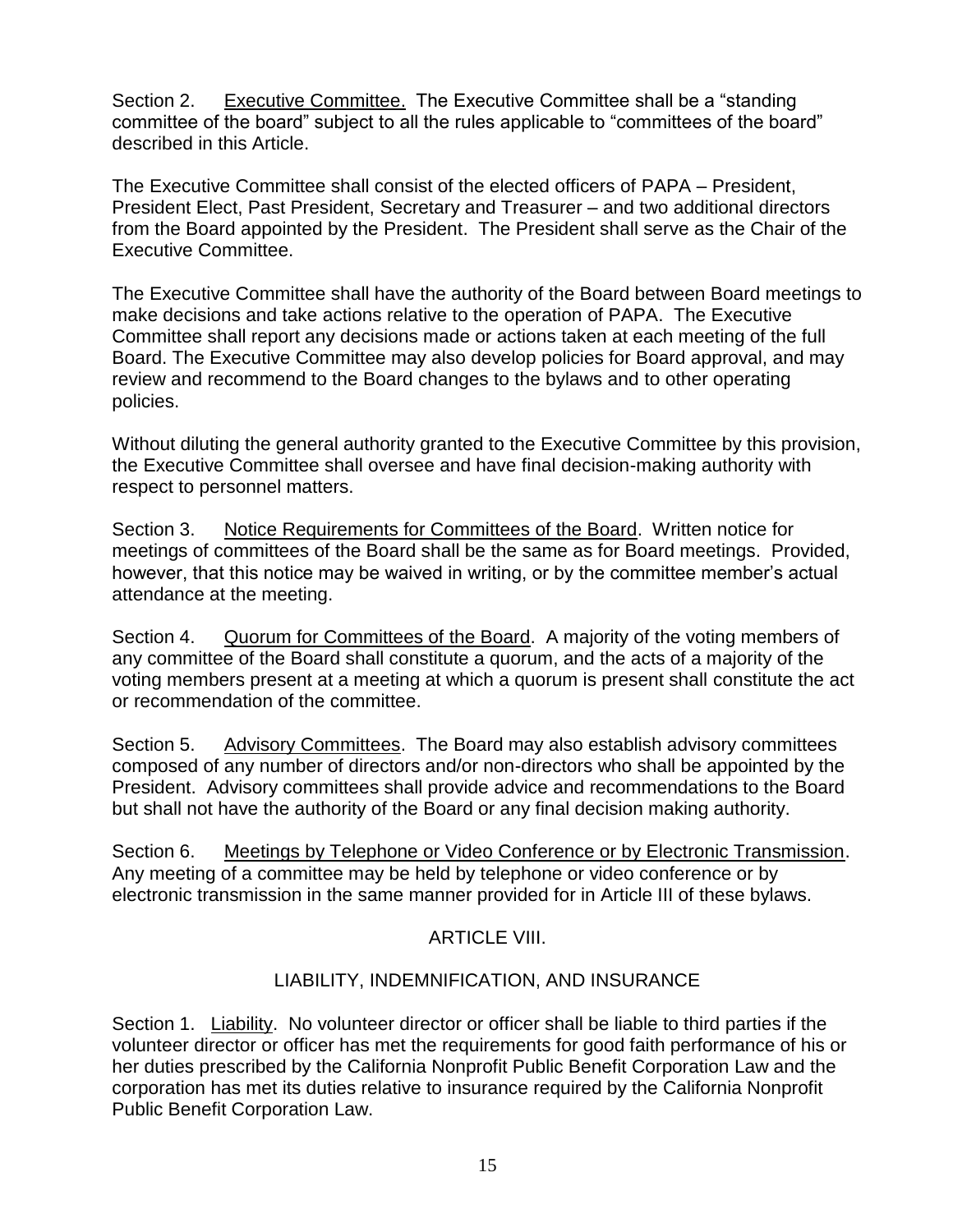Section 2. Right of Indemnity. To the fullest extent permitted by law, this corporation shall indemnify its directors, officers, employees, and other persons described in Section 5238(a) of the California Corporations Code, including persons formerly occupying any such position, against all expenses, judgments, fines, settlements and other amounts actually and reasonably incurred by them in connection with any "proceeding", as that term is used in that section, and including an action by or in the right of the corporation, by reason of the fact that the person is or was a person described in that section. "Expenses," as used in this Bylaw, shall have the same meaning as in Section 5238(a) of the California Corporations Code.

Section 3. Approval of Indemnity. On written request to the Board by any person seeking indemnification under Section 5238(b) or Section 5238(c) of the California Corporations Code, the Board shall promptly determine under Section 5238I of the California Corporations Code whether the applicable standard of conduct set forth in Section 5238(b) or Section 5238(c) has been met and, if so, the Board shall authorize indemnification.

Section 4. Insurance. The Board shall authorize the purchase and maintenance of an insurance policy or policies on behalf of its directors, officers, and employees against any liabilities, other than for violating provisions against self-dealing, incurred by the director, officer, or employee in such capacity or arising out of their status as such. Such policy shall meet the requirements set forth in Corporations Code Section 5239.

## ARTICLE IX.

## RECORDS AND REPORTS

Section 1. Maintenance of Corporate Records. The corporation shall keep:

- (a) Adequate corporate books and records of account;
- (b) Written minutes of the proceedings of its Board and committees of the Board; and

(c) A record of each member's and each director's name, address, telephone number, facsimile number, and electronic mail address, if any.

Section 2. Maintenance of Articles and Bylaws. The corporation shall keep at its principal office the original or a copy of the Articles of Incorporation and Bylaws, as amended to date.

Section 3. Inspection of Corporate Records. Members and directors shall have the right to inspect the corporation's books, records, and documents to the extent allowed by the California Nonprofit Public Benefit Corporation Law.

Section 4. Annual Report. The Board shall cause an annual report to be sent to all members and directors within 120 days after the end of the corporation's fiscal year. That report should contain the following information, in appropriate detail, for the fiscal year: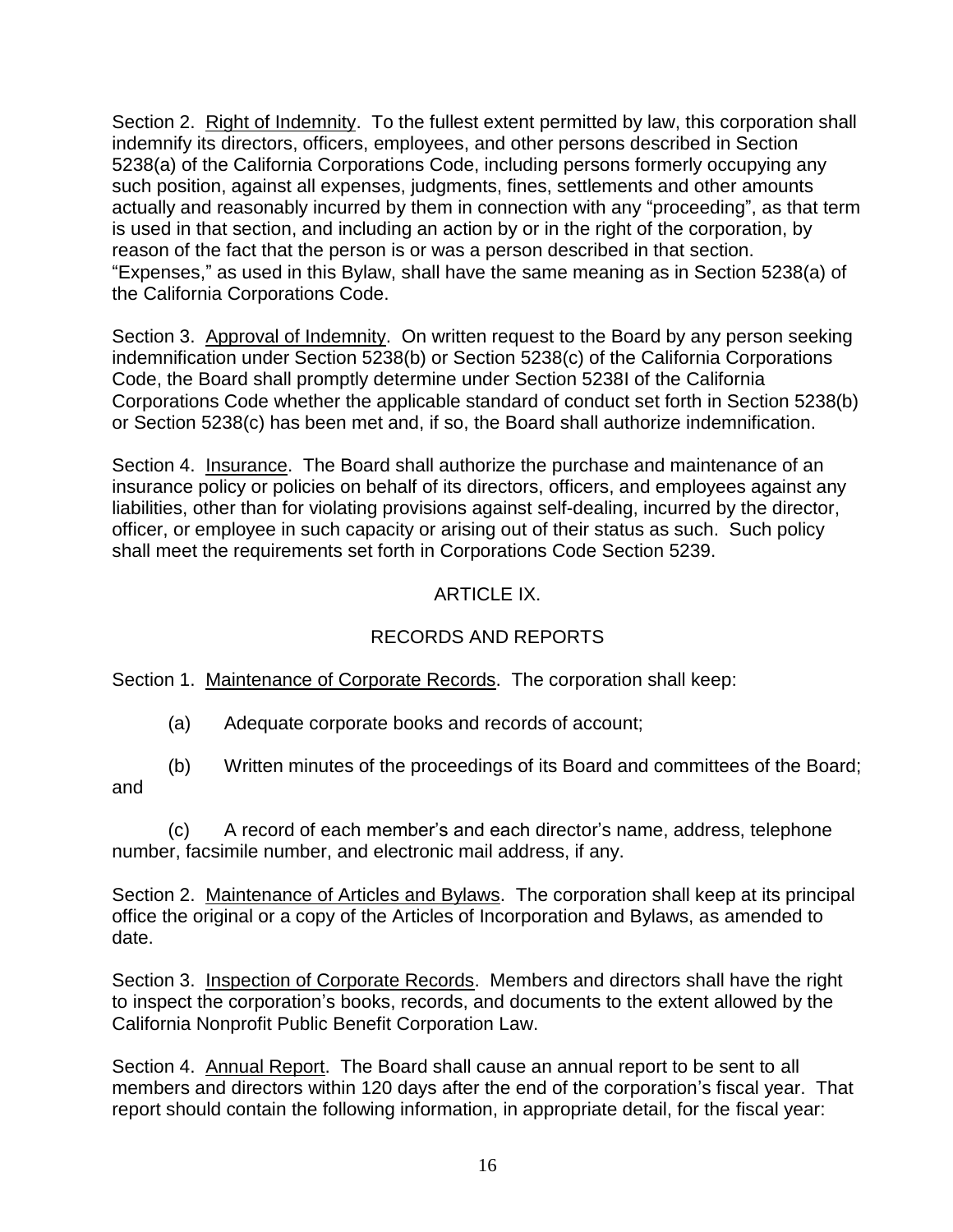- (a) The assets and liabilities, including the trust funds, of the corporation as of the end of the fiscal year.
- (b) The principal changes in assets and liabilities, including trust funds.
- (c) The revenue or receipts of the corporation, both unrestricted and restricted to particular purposes.
- (d) The expenses or disbursements of the corporation for both general and restricted purposes.
- (e) Any information required by Section 5 of this article.

The annual report shall be accompanied by any report of independent accountants or, if there is no such report, by the certificate of an authorized officer of the corporation that such statement were prepared without audit from the corporation's books and records.

This requirement of an annual report shall not apply if the corporation receives less than \$25,000 in gross receipts during the fiscal year, provided, however, that the information specified above for inclusion in an annual report must be furnished annually to all directors who request it in writing.

## Section 5. Annual Statement of Certain Transactions and Indemnifications.

If any of the following types of transactions or indemnifications occurred during the previous fiscal year, then as part of the annual report to all members and directors, or as a separate document if no annual report is issued, the corporation shall prepare and mail or deliver to each director a statement of any such transaction or indemnification within 120 days after the end of the corporation's fiscal year:

- (a) Any transaction:
	- (i) in which the corporation, its parent or its subsidiary was a party, and
	- (ii) in which an "interested person" had a direct or indirect material financial interest, and
	- (iii) which involved more than \$50,000, or was one of a number of transactions with the same "interested person" involving, in the aggregate, more than \$50,000.

For purposes of this section, "interested person" means:

(i) Any director or officer of the corporation, or its parent or subsidiary.

 (ii) Any holder of more than 10 percent of the voting power of the corporation, its parent or its subsidiary.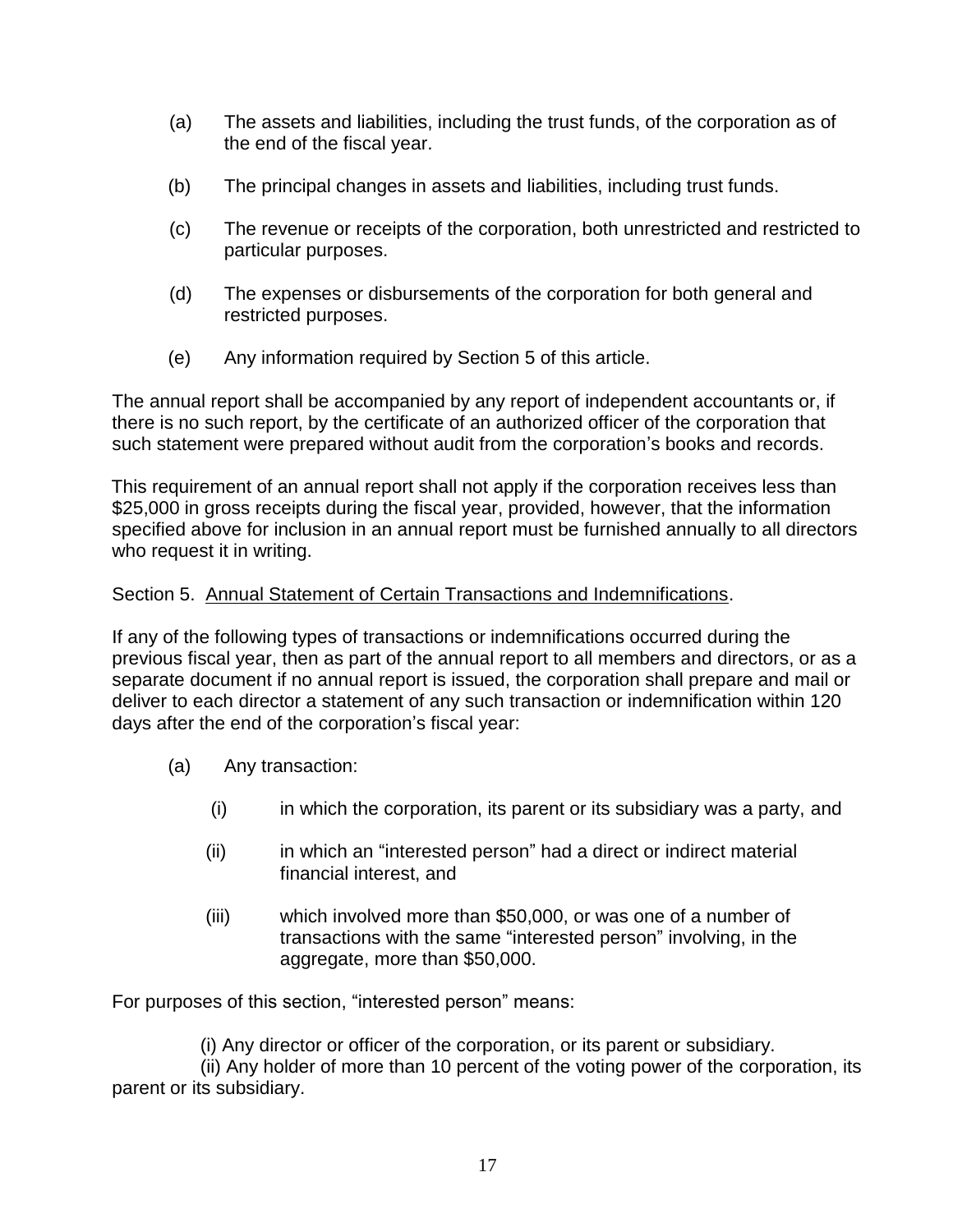The statement shall include a brief description of the transaction, the names of "interested persons" involved, their relationship to the corporation, the nature of their interest in the transaction and, if practicable, the amount of that interest, provided that if the transaction was with a partnership in which the "interested person" is a partner, only the interest of the partnership need be stated.

(b) Any indemnifications or advances aggregating more than \$10,000 which were paid during the fiscal year to any officer or director of the corporation.

## ARTICLE X.

### **MISCELLANEOUS**

Section 1. Fiscal Year. Unless changed by the Board, the fiscal year of the corporation shall begin on January 1 and end on December 31 of each year.

Section 2. Conflicts of Interest. The Board will adopt a Conflict of Interest Policy and each Board member and committee member shall annually sign a statement that they have received, read, understood, and agreed to comply with such policy.

Section 3. Intellectual Property. All intellectual property prepared or purchased by or on behalf of the corporation, including but not limited to the corporate name, logo, newsletters, educational, promotional, and training materials, contracts, service marks, membership lists, contributor lists, blogs, websites and website text, and vendor lists, shall be the exclusive property of the corporation and Board members agree to deal with it as such. Board members agree that they will not sell, transfer, publish, modify, distribute, or use for their own purposes, the intellectual property belonging to the corporation without the prior approval of the Board memorialized in a writing signed by the President.

Section 4. Required Filings and Disclosures. The Board shall ensure that the required filings are made at applicable state and federal agencies, including but not necessarily limited to filings required by the Secretary of State, the State Attorney General's office, the Internal Revenue Service, and the Franchise Tax Board.

Section 5. Construction and Definitions. Unless the context requires otherwise, the general provisions, rules of construction, and definitions in the Nonprofit Public Benefit Corporation Law shall govern the construction of these Bylaws. Without limiting the generality of this provision, the singular includes the plural, the plural includes the singular, the masculine includes the feminine and neuter, and the term "person" includes both an individual and an entity.

## ARTICLE XI.

### AMENDMENTS

Section 1. Amendments. These Bylaws may be amended, or repealed and new bylaws adopted, by a majority vote of the Board at any properly called meeting where a quorum is present.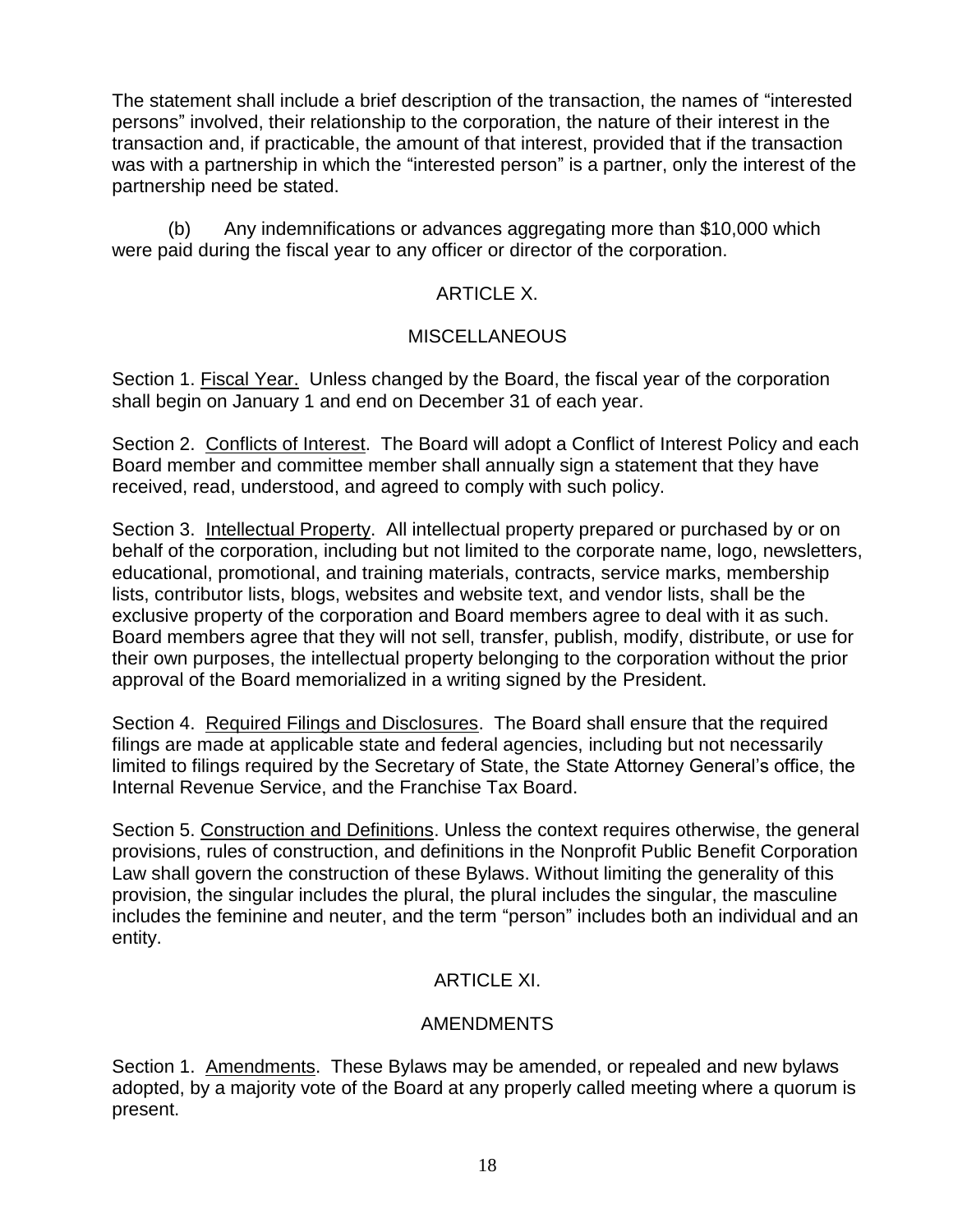However, approval of the voting members is also required for any amendment or for new bylaws that would:

- (a) Materially and adversely affect the members' rights as to voting or dissolution;
- (b) Effect an exchange, reclassification, or cancellation of all or part of the memberships;
- (c) Authorize a new class of membership;
- (d) Change the number of authorized directors;
- (e) Change from a fixed number of directors to a variable number of directors, or vice versa;
- (f) Increase or extend the terms of directors;
- (g) Allow any director to hold office by designation or selection rather than by election by the members;
- (h) Increase the quorum for members' meetings; or
- (i) Repeal, restrict, create, expand, or otherwise change proxy rights.

All proposed bylaw amendments or new bylaws must be sent to all directors and/or members eligible to vote on such amendments or new bylaws at least ten (10) days prior to the meeting at which the amendments or new bylaws will be discussed and voted on (or at least 10 days prior to the deadline for returning any ballot if approval is requested pursuant to written ballot).

## **ARTICLE XII.**

# **DISSOLUTION**

Section 1. Voluntary Dissolution by Vote. The corporation may be dissolved at any time by a two-thirds (2/3) vote of the voting members at a properly called and noticed meeting where a quorum is present. If the membership votes in favor of dissolution, the directors shall promptly cease operations and proceed to dissolve the corporation.

Section 2. Remaining Assets. Upon the dissolution of the corporation, its assets remaining after payment, or provision for payment, of all debts and liabilities of this corporation shall be distributed to a nonprofit organization which is organized and operated exclusively for charitable and/or educational purposes and which has established its tax exempt status under Section 501(c)(3) of the Internal Revenue Code.